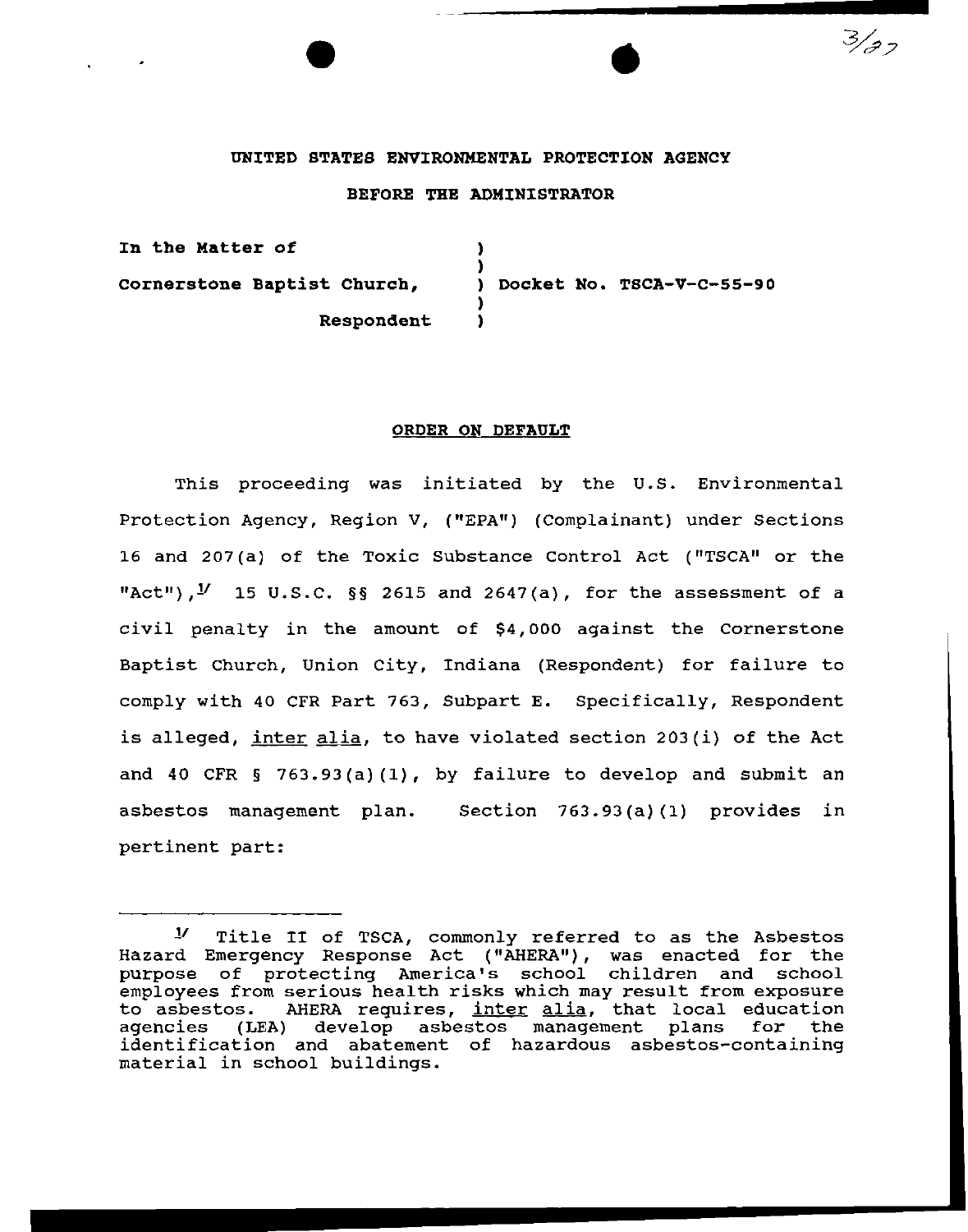On or before October 12, 1988, each local education agency shall develop an asbestos management plan for each school, including all buildings that they lease, own, or otherwise use as school buildings, and submit the plan to an Agency designated by the Governor of the State in which the local education agency is located. . . .

On April 24, 1989, EPA issued a Notice of Noncompliance ("NON") informing Respondent of the failure to submit an asbestos management plan and cautioning it as to the serious legal implications that would obtain from continued noncompliance with the Act. Respondent, however, took no corrective action in response to this notice. Thereafter, on May 7, 1990, complainant filed a formal complaint against Respondent setting forth the specific allegations, supra, and proposing a civil penalty in the amount of \$4,000. The complaint was served on Respondent under cover of a Transmittal Letter which highlighted the health risks associated with exposure to asbestos, emphasized the particular need to identify and abate levels of the substance in the Nation's schools and reiterated Respondent's statutory responsibilities as a local education agency (LEA) in the nationwide effort.

On May 12, 1990, Respondent answered the complaint by asserting, in pertinent part, that:

[T]he Church. . is not subject to the Toxic control Act, [sic] 15 U.S.C. § 2601 nor the Environmental Protection Agency Consolidated Rules of Practice (40 C.F.R. Part 22 or 763), but is protected by the First Amendment of the Constitution of the United States of America [sic] which forbids the enactment of any law respecting the establishment of a religion or prohibiting the free exercise thereof.

This letter was interpreted as a request for hearing and, pursuant to the Rules of Practice {40 CFR Part 22), the matter was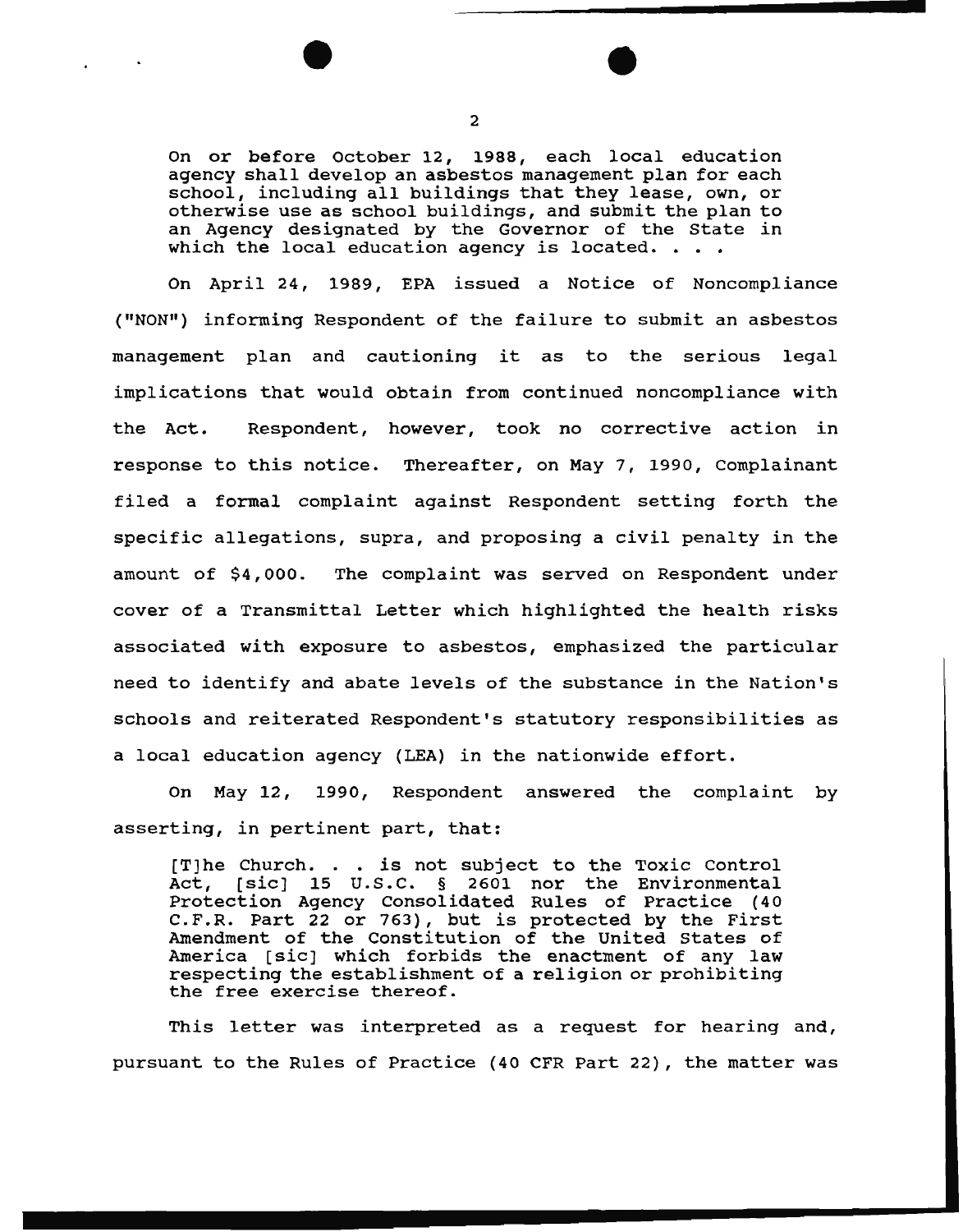forwarded to the Chief Judge for designation of an ALJ to preside at the hearing, by a letter from the Regional Hearing Clerk, dated July 16, 1990. A copy of this letter was sent to the Church. By letter, dated July 21, 1990, Mr. Lloyd D. Shepherd, Pastor of Respondent, informed Chief Judge Frazier that "I have not and will not request a hearing on the matters alleged in the EPA complaint." Respondent reiterated its contention that EPA had no jurisdiction in the matter.

By a letter, dated August 3, 1990, Respondent was informed that the matter was before the ALJ only because the Church had filed an answer which had been interpreted as contesting either, or both, the facts upon which the complaint is based or of the appropriateness of the proposed penalty. Respondent was further informed that if the answer (request for hearing) were withdrawn, the Church would be deemed to have admitted the facts alleged in the complaint and may be found in default. Respondent was informed that its jurisdictional argument was unlikely to be accepted in any forum and given an opportunity to reconsider its position.

In a reply, dated August 23, 1990, Respondent stated that it was seeking further counsel in this matter and that  $" \cdot \cdot \cdot$  you may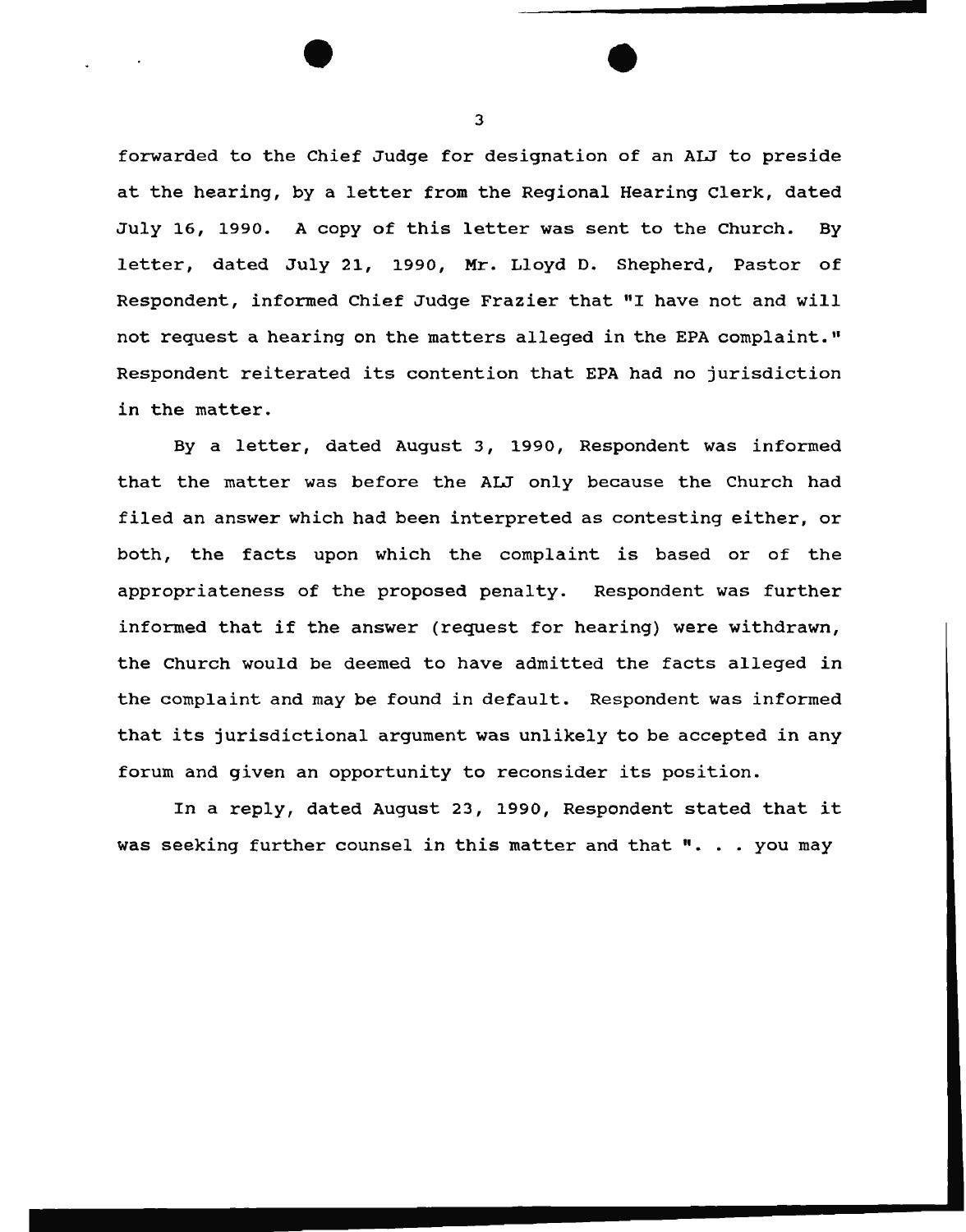expect our answer shortly." $\frac{2}{3}$  This letter was not, however, a reconsideration of the Church's position that it has not and will not request a hearing. The Church has failed to make any further response to my letter of August 3, 1990. Based on this failure, I issued an order on October 16, 1990, terminating the period in which Respondent might reconsider its withdrawal of a request for a hearing. This order had the effect of allowing Complainant to move for a default order.

On January 29, 1991, Complainant filed a motion for a default order pursuant to 40 CFR § 22.17, noting Respondent's withdrawal of its request for hearing. The motion recited that the complaint charged Respondent with failure to develop a management plan for each school building as required by section 203(i) of the Act and 40 CFR § 763.93 and that, under section 22.17(a) of the Rules of Practice, a party, upon motion, may be found in default after failing to file a timely answer to the complaint. Respondent's continued failure to develop a management plan was noted and the motion requested that Respondent be found in default and the full amount of the proposed penalty of \$4,000 be assessed against it. The Church did not respond to the motion.

<sup>2/</sup> Although my letter of August 23, 1990, was in letter format, the letter was in effect an order of the Presiding Officer. Pursuant to section 22.17 of the Rules of Practice (40 CFR Part 22), a party may be found to be in default for failure to comply with an order of the Presiding Officer.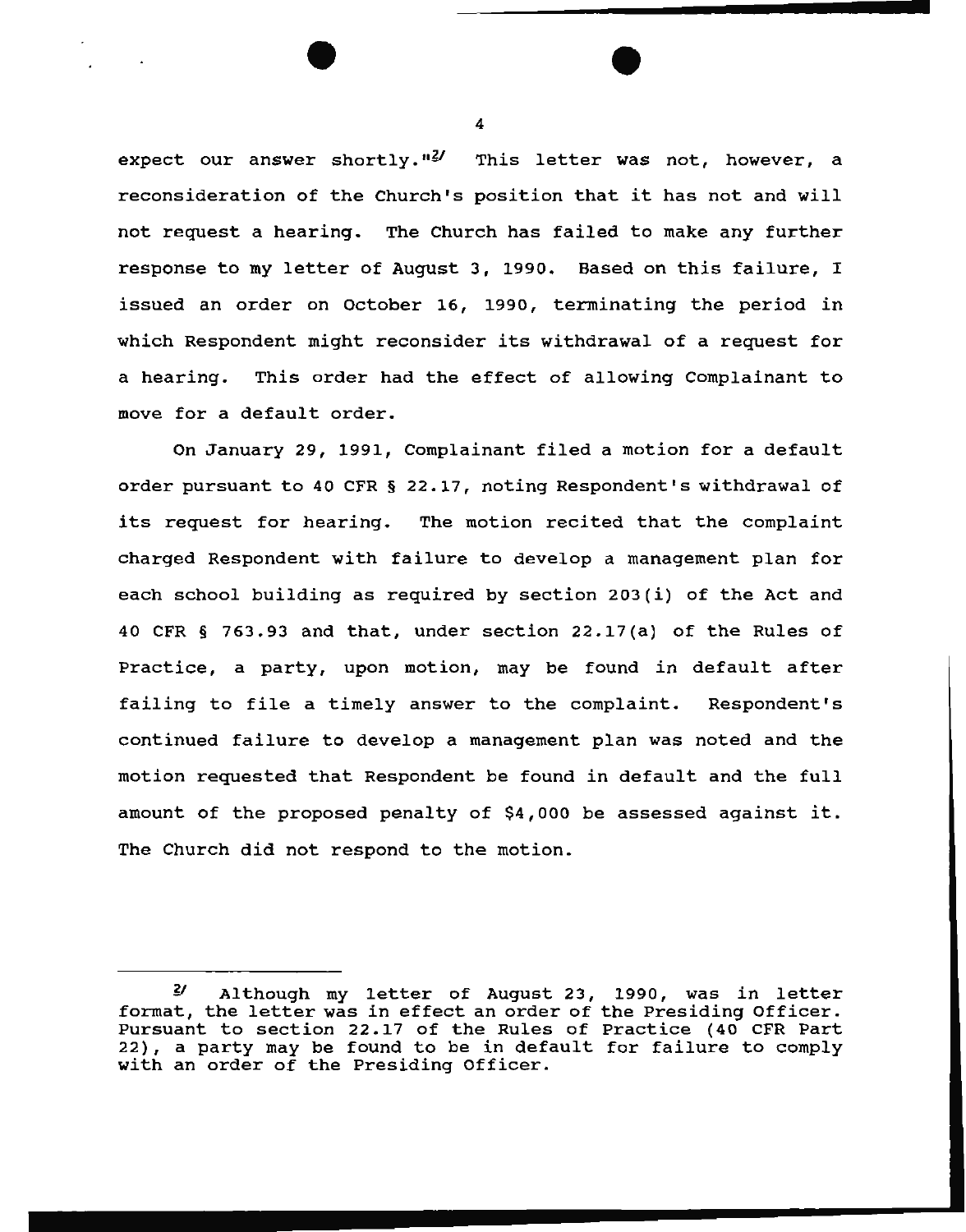#### FINDINGS OF **FACT**

- 1. Respondent, Cornerstone Baptist Church, owns, leases or otherwise uses a building located at 933 N. Howard Street, Union *city,* Indiana.
- 2. The building referred to in paragraph 1 above is a "school building," as defined in section 202(13) of TSCA, 15 U.S.C. § 2642(13) and 40 CFR § 763.83.
- 3. Respondent is a local educational agency (LEA) as defined in section 202(7) of TSCA, 15 U.S.C. § 2642(7) and 40 CFR § 763.83.
- 4. Respondent has failed to develop and submit an asbestos management plan in accordance with section 203(1) of TSCA, 15 u.s.c. § 2643(i) and 40 CFR Part 763.93.
- 5. On April 25, 1990, the U.S. Environmental Protection Agency, issued a Complaint and Notice of Opportunity for Hearing to Respondent, pursuant to section 207 of TSCA, 15 u.s.c. § 2647. The complaint alleged that the Respondent had violated 40 CFR § 763.93 by failing to develop and submit an asbestos management plan and was therefore subject to penalties under section 207(a) (3) of TSCA.
- 6. A civil penalty of \$4,000 was proposed to be assessed against the Respondent. Complainant has provided evidence that this penalty was properly determined in accordance with sections 16 and 207 of TSCA, 15 u.s.c. §§ 2615 and 2647.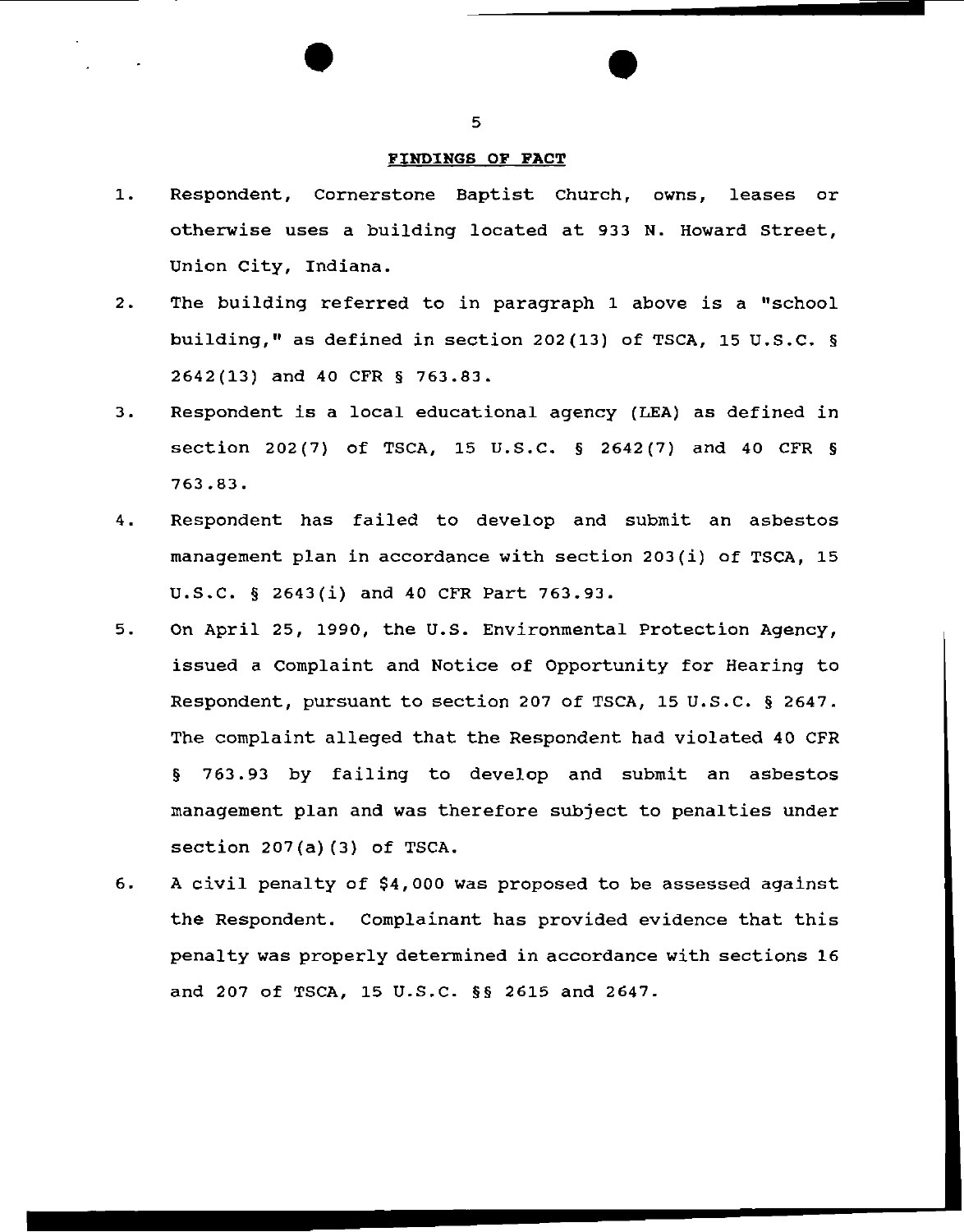- 7. Although Respondent filed an answer which was interpreted as a request for a hearing, it has withdrawn that request and is now in default.
- 8. Respondent has failed to develop and submit an asbestos management plan.

## **CONCLUSIONS OF LAW**

- 1. Respondent is in default and has admitted the facts alleged in the complaint.
- 2. Respondent is a "local education agency" as defined in section 202(7) of the Act, 15 u.s.c. § 2642(7) and 40 CFR § 763.83.
- 3. Respondent has violated section 203(i) of the Act (15 U.S.C. § 2643(i)) and 40 CFR § 763.93 by failing to develop and submit an asbestos management plan in accordance with 40 CFR § 763.93.
- 4. Respondent's failure to develop an asbestos management plan is a violation of section 15 of the Act and subjects Respondent to liability for a civil penalty in accordance with sections 16 and 207, 15 u.s.c. §§ 2615 and 2647.
- 5. The penalty of four thousand dollars (\$4,000) proposed in the complaint was properly determined.

6

\_\_\_\_\_\_\_\_\_\_\_\_\_\_\_\_ .......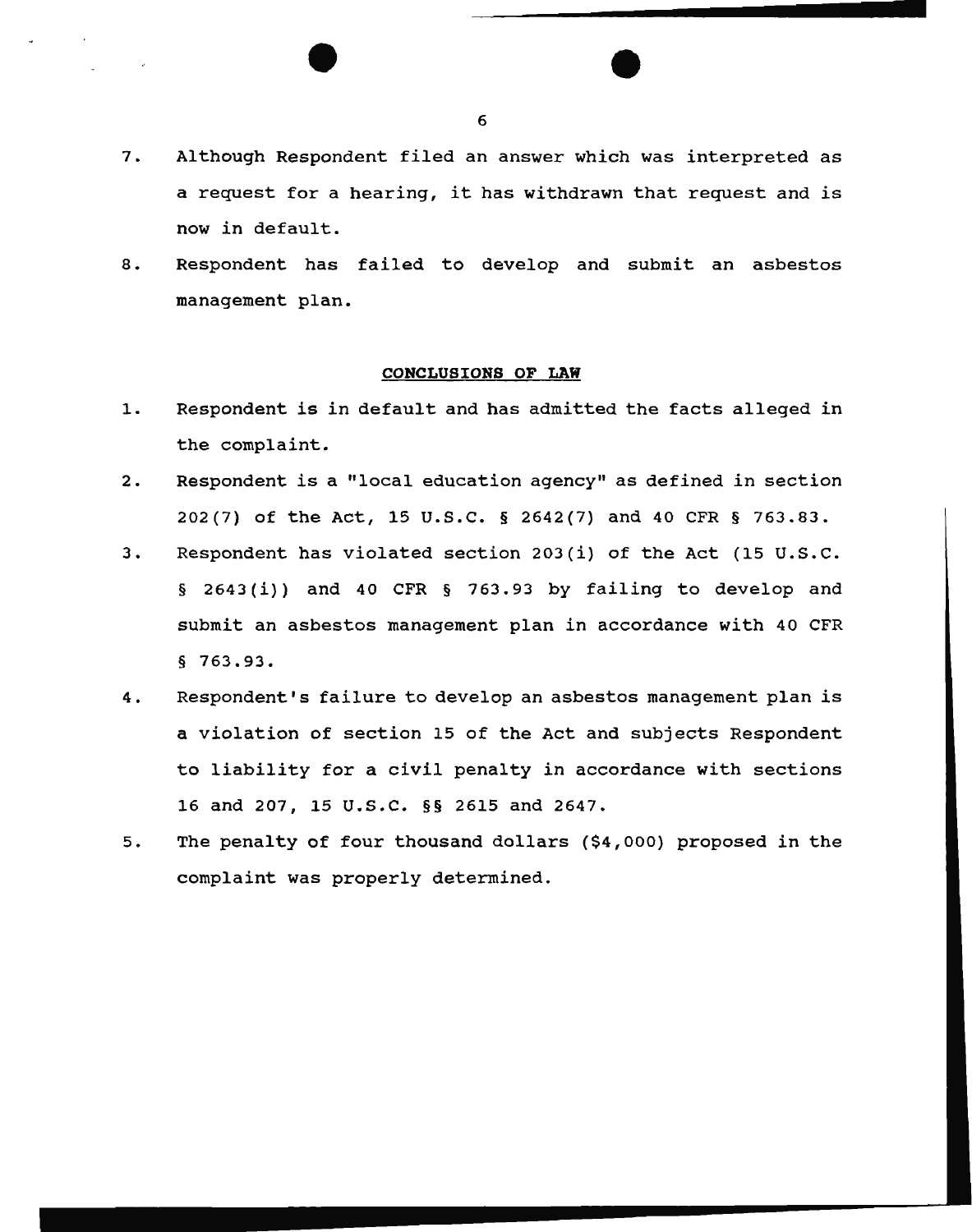## D I 8 C U 8 8 I 0 N

The only matter warranting discussion is Respondent's argument that, because of the First Amendment, the Act and regulation are not applicable and EPA is without jurisdiction in the matter. AHERA and its implementing regulation, 40 CFR Part 763, Subpart E, is, however, a facially neutral law of general applicability and thus within Supreme Court precedent to the effect that such a law is not unconstitutional merely because it may incidentally effect or restrict religious activities. See, e.g., Employment Division v. Smith, U.S. 110 S.Ct. 1595, 108 L.Ed. 2d 876 (1990) (free exercise clause did not prohibit the State of Oregon from applying its drug laws to the religious use of peyote). See also St. Bartholomew's Church v. City of New York, 914 F.2d 348 (2nd Cir. 1990), cert. denied, \_\_\_\_\_\_\_\_\_ U.S. \_\_\_\_\_\_\_, 59 U.S.L.W. 3433 (March 4, 1991) (New York City's Landmark's Law prohibiting alteration or demolition of buildings without approval of Commission did not impose an unconstitutional burden on the free exercise of religion). Inasmuch as there is no evidence that the Act at issue here prevents the Church from practicing its religion or coerces it in any way as to the nature of those practices, the claim that the First Amendment is a bar to the enforcement of the Act and regulation as to Respondent is rejected.

A default order will be entered assessing a penalty of \$4,000 against Cornerstone Baptist Church.

7

•